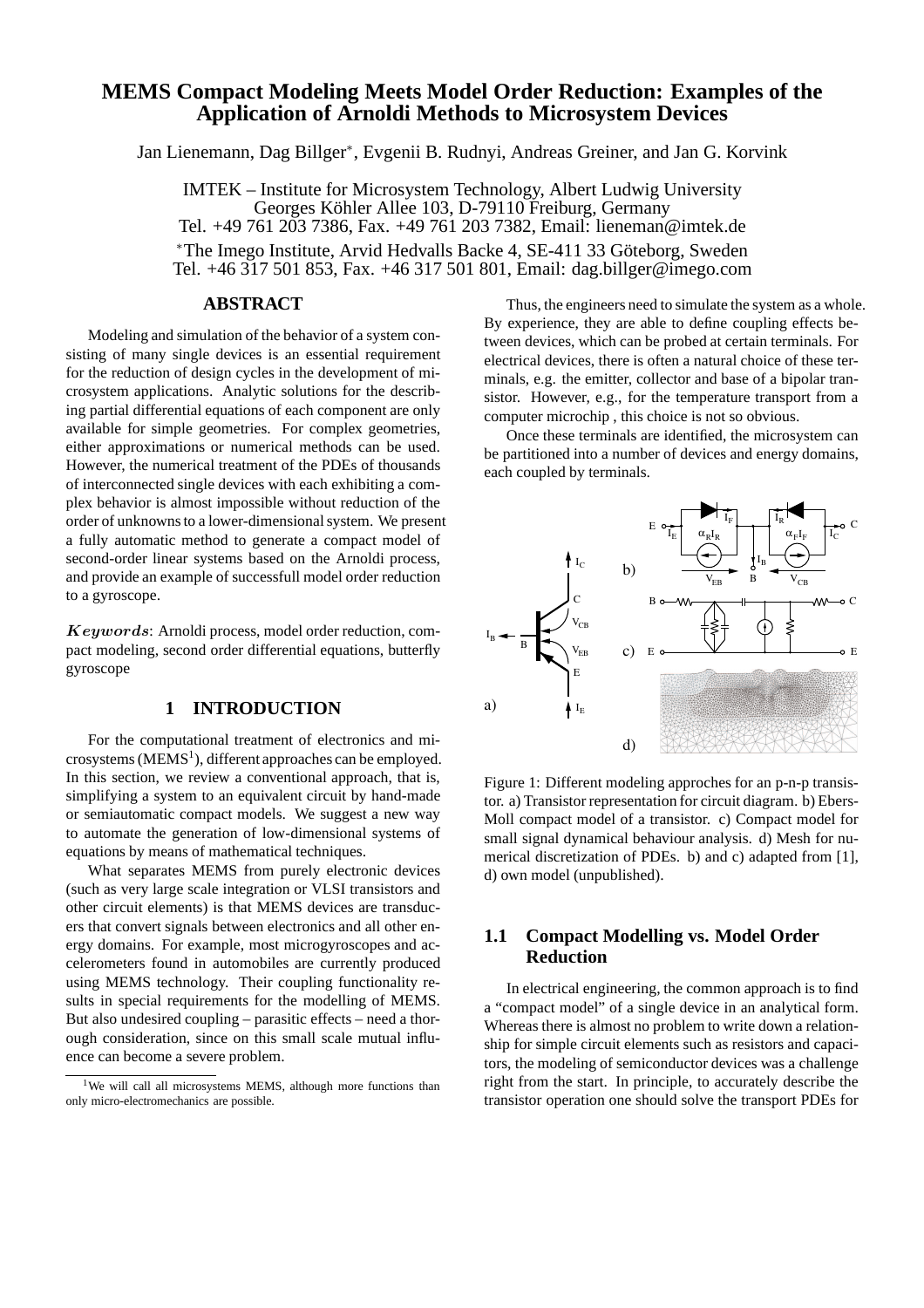electrical carriers coupled with a Poisson-Boltzmann equation.

This is possible in analytic form for some special cases. However, as technology develops, the old compact model cannot be applied any more to a newly developed device, and newer models must be employed (see fig. 1).

For MEMS, due to the large number of possible devices, working principles and design freedoms for the engineer, there is no "transistor" device, so that hand-made models are not a viable solution for the long term.

On the other hand, automatic model order reduction (MOR) aims at providing reduced models only with minimal intervention by the designer. The goal is to provide a software which - based on a spatial discretization of the PDE, e.g. by the finite element method - is capable to return ODEs with a far lower number of state variables than the previous discretized system without sacrificing too much acuracy. These ODEs can then be used in SPICE-like simulators, allowing for system simulations in acceptable time.

The designer does not need to worry about the details of the reduction process, and the software should be robust enough for use in industrial applications. Model order reduction thus provides "Compact Modeling on Demand".

## **1.2 State of the art and the future of automatic model reduction**

At present, MOR of first and second order linear ordinary differential equation can be considered as solved. These equations occur in a large number of cases in microsystem engineering. In electronic circuits, during a small signal analysis, linearization and replacement by a simpler equivalent circuit is also often possible. Very often possible nonlinearities are mostly suppressed by a suitable feedback circuit, and so the assumption of a linear system is quite valid. MOR can be an important part for the design of those components.

For some cases like bilinear or quadratic nonlinearities (occuring e.g. in fluid dynamics), or for nonlinearities occuring near a given state trajectory, recently solutions were presented [2], [3]. However, to be able to compete with sophisticated nonlinear transistor compact models, more research is certainly needed. At the moment, the usefulness lies especially in coupling multiphysics simulations with highly depelopped compact circuitry models.

# **2 ARNOLDI PROCESS FOR SECOND ORDER SYSTEMS**

The first step for finding a reduced order model is to formulate a discretized version of the system's PDE. For example, considering the force equilibrium for a linear time invariant elastic system, we obtain the linear system

$$
\mathbf{M}\ddot{\mathbf{x}}(t) + \mathbf{C}\dot{\mathbf{x}}(t) + \mathbf{K}\mathbf{x}(t) = \mathbf{B}\mathbf{u}(t),
$$
\n(1)

where  $M$ ,  $C$  and  $K$  are called the mass, damping, and stiffness matrix and B is the scattering matrix to distribute the inputs  $u(t)$  on the domain.

Often the engineer is only interested in the solutions of a few degrees of freedom or linear combinations thereof. A selector matrix  $\mathbf{L}^T$  yields the output vector  $\mathbf{y} = \mathbf{L}^T \mathbf{x}$ .

After Laplace-transformation of (1) the transfer function  $H(s) = \mathcal{L}(Y(s))/\mathcal{L}(U(s))$  can be written as

$$
H(s) = \mathbf{L}^T \left( s^2 \mathbf{M} + s \mathbf{C} + \mathbf{K} \right)^{-1} \mathbf{B}.
$$
 (2)

The goal of MOR is to find a new system of equations

$$
\mathbf{M}_r \ddot{\mathbf{z}}(t) + \mathbf{C}_r \dot{\mathbf{z}}(t) + \mathbf{K}_r \mathbf{z}(t) = \mathbf{B}_r \mathbf{u}(t), \quad \mathbf{y} = \mathbf{L}_r^T \mathbf{z} \tag{3}
$$

with a lower number of equations  $n_r$  and a low dimensional state vector  $z$  such that the transfer function is near to the transfer function of the original system.

A number of mathematical procedures are available to achieve this, the most popular probably projection algorithms that replace  $x$  by a lower dimensional state vector  $z$  such that  $x = Vz$ . Our approach is based on the Arnoldi process. This algorithm returns a projected system whose first terms of the Taylor series of the transfer function match those of the full system. Details are presented elsewhere [5] (and references in there).

## **3 THE BUTTERFLY GYRO**



Figure 2: Finite element mesh of the gyro with a background photograph of the gyro wafer pre-bonding.

The *Butterfly* gyro is developed at the Imego Institute in an ongoing project with Saab Bofors Dynamics AB. The *Butterfly* is a vibrating micro-mechanical gyro that has sufficient theoretical performance characteristics to make it a promising candidate for use in inertial navigation applications. The goal of the current project is to develop a micro unit for inertial navigation that can be commercialized in the high-end segment of the rate sensor market. This project has reached the final stage of a three-year phase where the development and research efforts have ranged from model based signal processing, via electronics packaging to design and prototype manufacturing of the sensor element. The project has also included the manufacturing of an ASIC, named  $\mu$ SIC, that has been especially designed for the sensor (fig. 4).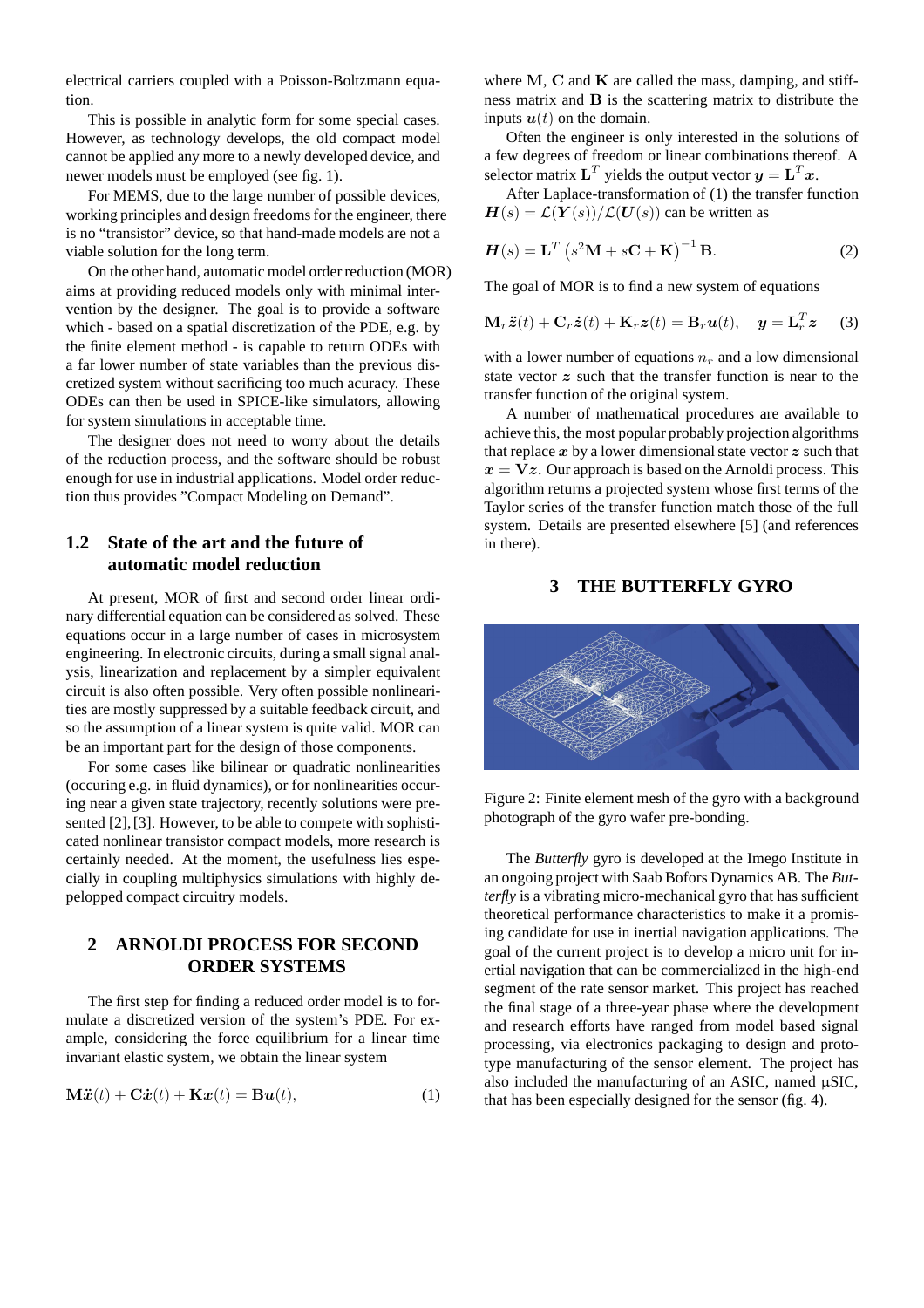The gyro chip consists of a three-layer silicon wafer stack, in which the middle layer contains the sensor element. The sensor consists of two wing pairs that are connected to a common frame by a set of beam elements (figure 2); this is the reason the gyro is called the *Butterfly*. Since the structure is manufactured using an anisotropic wet-etch process, the connecting beams are slanted. This makes it possible to keep all electrodes, both for capacitive excitation and detection, confined to one layer beneath the two wing pairs. The excitation electrodes are the smaller dashed areas shown in fig. 3. The detection electrodes correspond to the four larger ones.

By applying DC-biased AC-voltages to the four pairs of small electrodes, the wings are forced to vibrate in anti-phase in the wafer plane. This is the excitation mode. As the structure rotates about the axis of sensitivity (fig. 3), each of the masses will be affected by a Coriolis acceleration. This acceleration can be represented as an inertial force that is applied at right angles with the external angular velocity and the direction of motion of the mass. The Coriolis force induces an anti-phase motion of the wings out of the wafer plane. This is the detection mode. The external angular velocity can be related to the amplitude of the detection mode, which is measured via the large electrodes.

When planning for and making decisions on future improvements of the *Butterfly*, it is of importance to improve the efficiency of the gyro simulations. Repeated analyses of the sensor structure have to be conducted with respect to a number of important issues. Examples of such are sensitivity to shock, linear and angular vibration sensitivity, reaction to large rates and/or acceleration, different types of excitation load cases and the effect of force-feedback.



Figure 3: Schematic layout of the *Butterfly* design.

The use of model order reduction indeed decreases runtimes for repeated simulations. Moreover, the reduction technique enables a transformation of the FE representation of the gyro into a state space equivalent formulation. This will prove helpful in testing the model based Kalman signal processing algorithms that are being designed for the *Butterfly* gyro.



Figure 4: The *Butterfly* and µSIC mounted together.

## **4 RESULTS**

We reduced an *ANSYS* model of the *Butterfly* gyroscope from 17361 degrees of freedom to models with different lower orders. Due to the properties of the Arnoldi process, all reductions with a lower order are contained in a higher order reduced model, model, so it is sufficient to perform the reduction for the largest order desired. In this case, we reduced the model to 40 degrees of freedom.

The time to create this model is about the same as the calculation of a single timestep in *ANSYS*.

All calculations for the full model were performed in *AN-SYS*. The reduction process itself is performed by an external C++ program, which operates on the *ANSYS* .emat files and outputs the reduces matrices as well as projection matrices. The postprocessing is done im *Mathematica*.

### **4.1 Time domain**

Figure 5 shows a comparison of the transient behavior for the full model and some examples of a reduced model. We see that while order 5 is not good enough (fig. 5a), the reduced model of order 10 is already very good (fig. 5b,c).

#### **4.2 Frequency domain**

 $\frac{y}{x}$  While the reduced models of order 5 up to 15 show consider-Excitation axis<br>
Considered in fig. 5, order 10 yields already very satisfying<br>
Considered in fig. 5, order 10 yields already very satisfying<br>
Considered in fig. 5, order 10 yields already very satisfying Figure 6 shows a comparison of the transfer functions. able deviations for the low frequency range, the model with order 20 shows a perfect match for a larger extend. The order 40 model is even closer for higher frequencies, though this is not so important for the gyroscope. For a step input with its large portion of low frequencies, and the timescale results.

#### **5 DISCUSSION**

The exceptionally good results were also demonstrated for other energy domains. Every linear problem in *ANSYS* can be model order recuced this way. It is also possible to extend the tool to other simulation packages as long as the system matrices can be recovered. Various examples linear first and second order systems were succesfully reduced, thereby showing distinct advantage over commercially available methods: